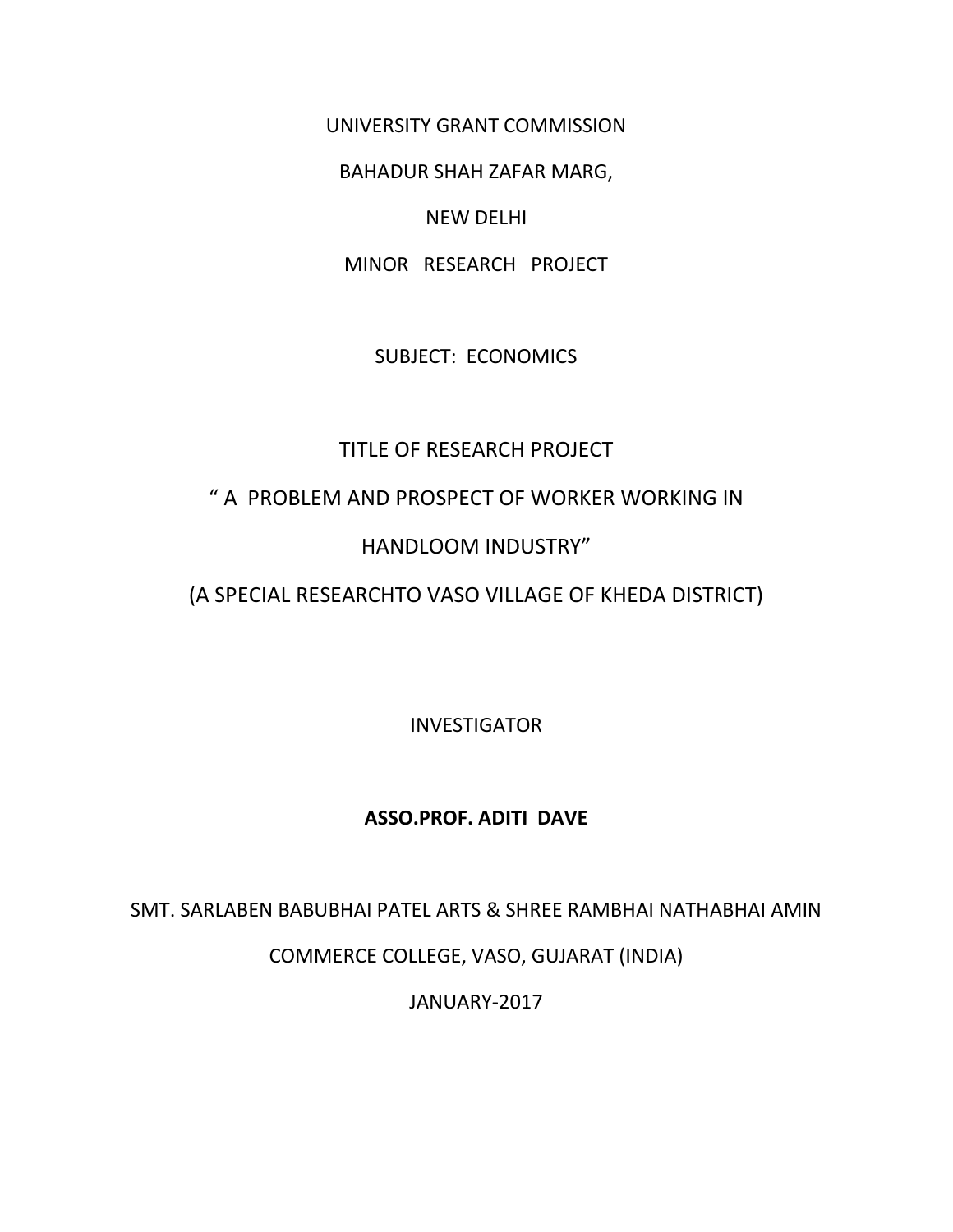#### **SUMMARY**

#### **OBJECTIVES:**

- 1. Handloom workers have ability to complete modern economic situation.
- 2. Most of the family member involve in production of handloom cloths.
- 3. They are not paid as per their ability and hard work.
- 4. What type of and how much help they get from various schemes of government.

#### **Illusion:**

India is still in a queue of developing country even after 68 years

 of independence. Dual Economy has big megacity, mega mall, big industries, and discussion of globalization and liberalization on one side and on other side there are unemployment, poverty and starvation in villages which is back bone of economy. It is really very strange that small workers of villages who made unfinished, low quality and handloom cloths and try to compete with big industries, which made quality cloths produced with modern equipment.

In vaso local community like Momin , Shaikh muslims And Kachhiya Patel From Hindu family Produce such cloths Which is prepared on handloom. It is there main source of income.

It is outcome of my research work that handloom industry is a environment friendly, un centralized and situated particular in rural